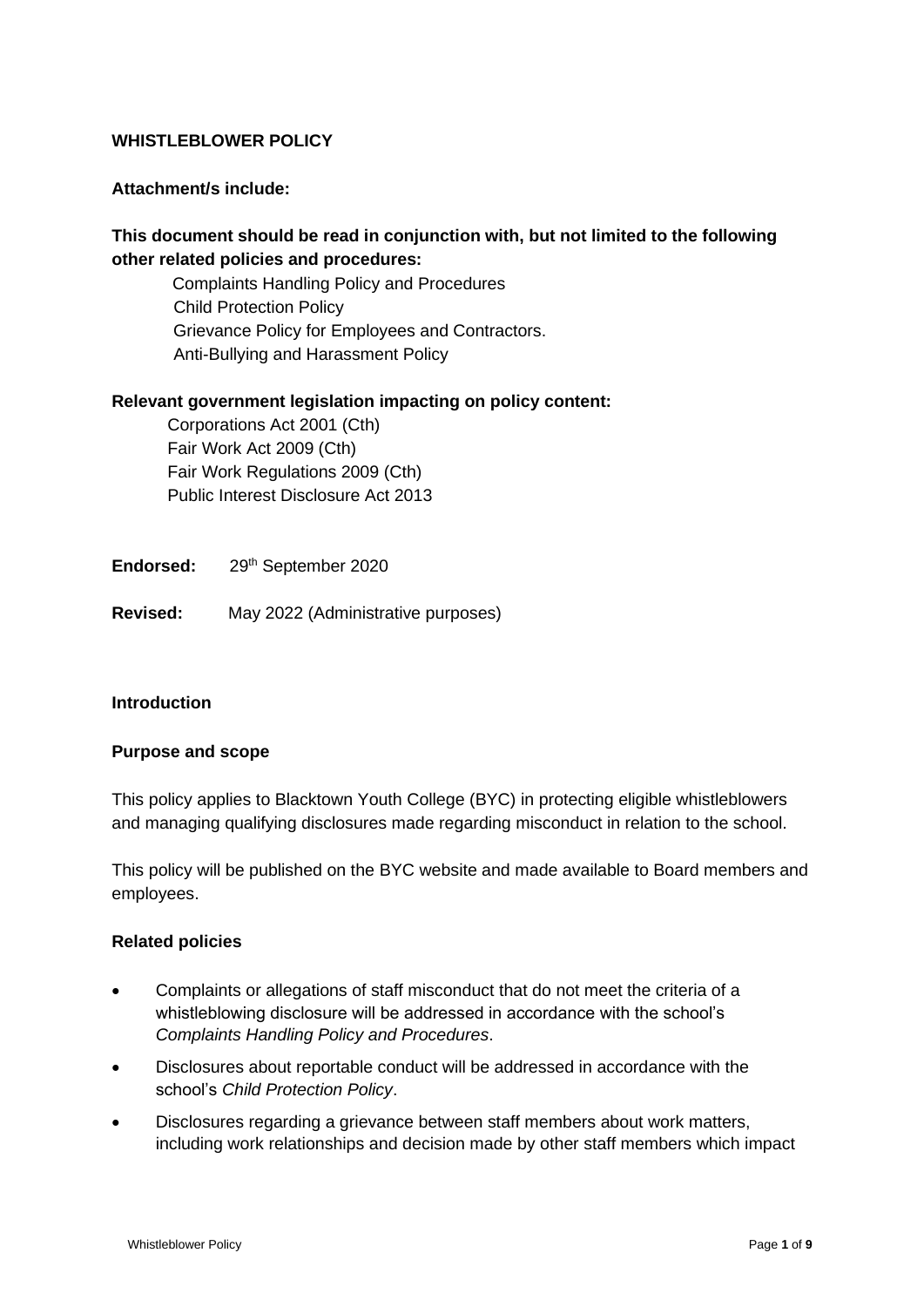on their work, may be addressed in accordance with the school's *Grievance Policy for Employees and Contractors*.

• Unlawful discrimination, harassment or bullying complaints may be addressed in accordance with the school's *Anti-Bullying and Harassment Policy*.

### **What is a qualifying disclosure?**

A **qualifying disclosure** is when an **eligible whistleblower** makes a disclosure to an **eligible recipient**, and the eligible whistleblower has **reasonable grounds to suspect** that the information concerns a **disclosable matter**.

## **Who can make a qualifying disclosure?**

### **Eligible whistleblowers**

An eligible whistleblower is an individual who is or has been any of the following, in relation to the school:

- a Board member;
- an employee;
- a person who supplies goods or services (paid or unpaid);
- an employee of a person who supplies goods or services (paid or unpaid);
- an individual who is an associate of the School (as defined in the Corporations Act); and
- a relative or dependent (or dependents of a spouse) of any individual described above.

### **Anonymous disclosures**

A disclosure can be made anonymously.

However, this may make it difficult to investigate the reported matter. The school encourages disclosers to provide their names. If a discloser wishes to disclose anonymously, the discloser should provide sufficient information to allow the matter to be properly investigated and the school encourages the discloser to provide an anonymous email address through which additional questions can be asked and information provided.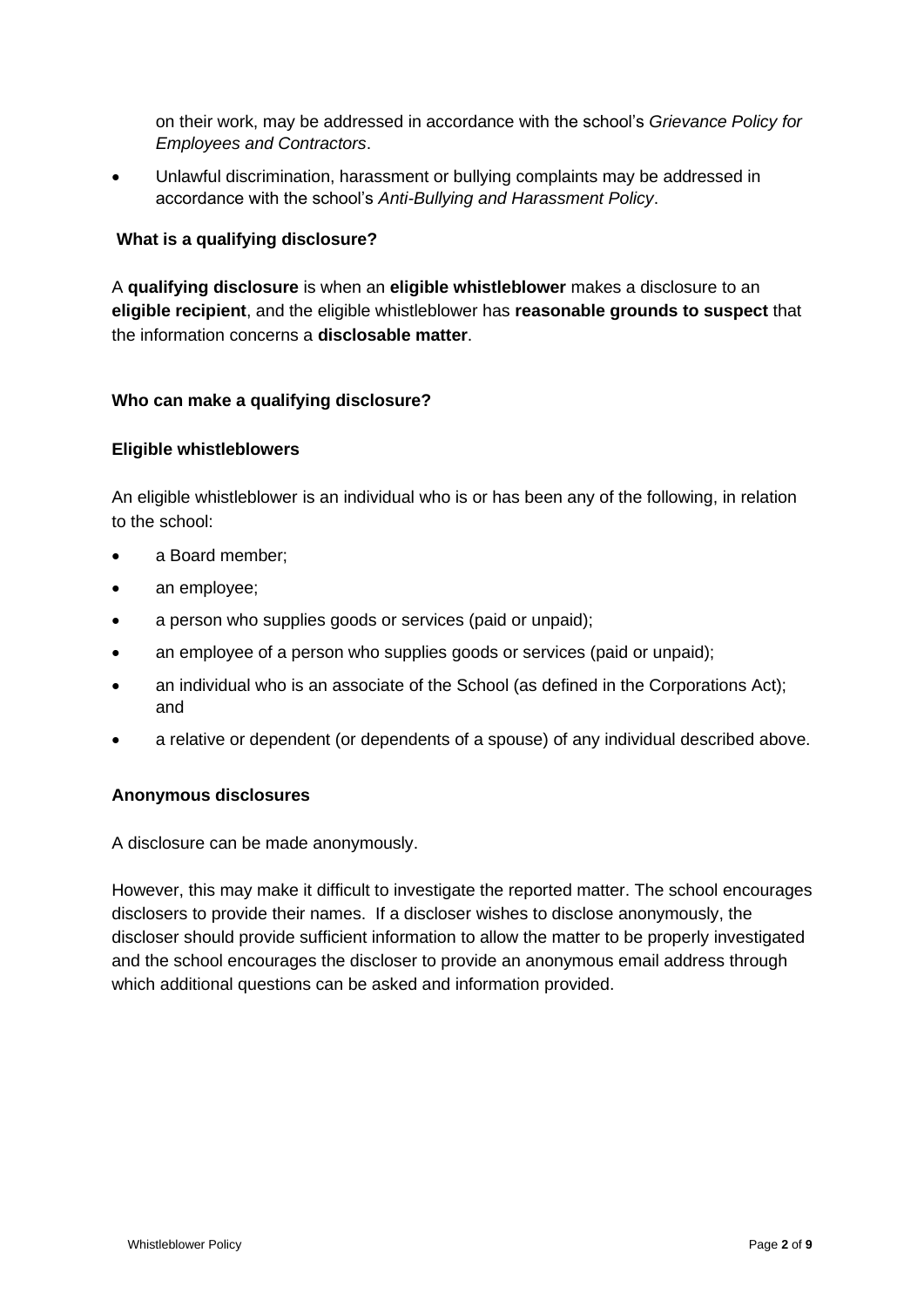## **Disclosable matters that qualify for protection**

#### **Disclosable matters**

A disclosable matter is a disclosure of information where the eligible whistleblower has reasonable grounds to suspect that the information relating to the School or a related company concerns:

- misconduct:
- an improper state of affairs or circumstances;
- illegal activity (including conduct of officers and employees) meaning activity in breach of the Corporations Act or specified financial services legislation, or an offence against any law of the Commonwealth punishable by imprisonment of 12 months or more; or
- conduct (including conduct of officers and employees) that represents a danger to the public or financial system.

This may include any conduct in relation to the operation of the school that involves:

- fraudulent activity;
- unlawful or corrupt use of school funds;
- improper accounting or financial reporting practices;
- systemic practices that pose a serious risk to the health and safety of any person on school premises or during school activities.

#### **Reasonable grounds to suspect**

A discloser would have 'reasonable grounds to suspect' if the discloser has a suspicion that could reasonably be formed based on the facts and information available to them.

**CAUTION:** If a disclosure is made without 'reasonable grounds to suspect' (e.g. where the disclosure is unfounded), the disclosure will not be a qualifying disclosure and the discloser will not have the protections provided for under this policy and the Corporations Act.

### **Personal work-related grievances**

Generally, disclosures that concern personal work-related grievances do not qualify for protection.

A disclosure will concern a personal work-related grievance of the discloser if the information: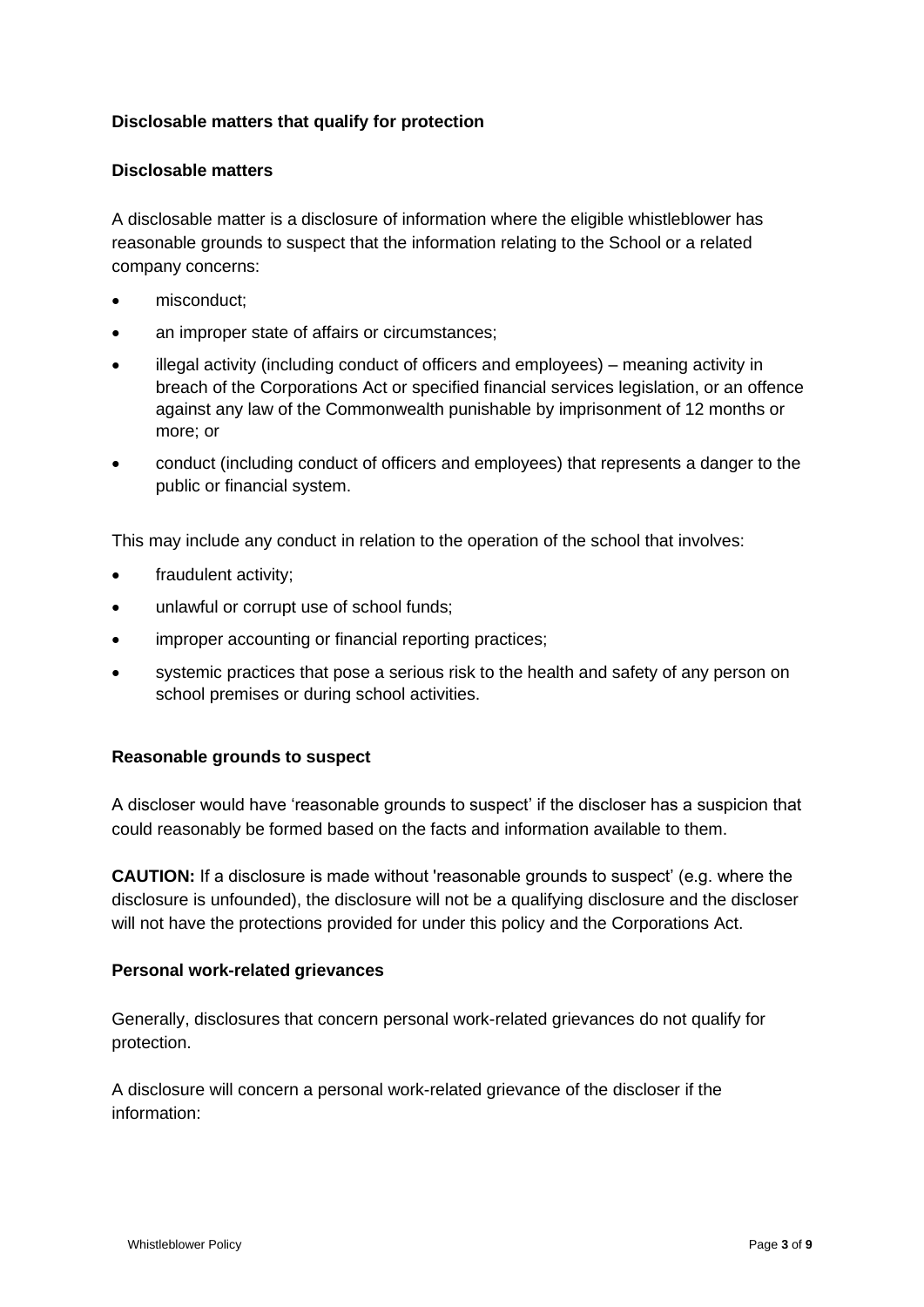- concerns a grievance about any matter in relation to the discloser's employment, or former employment, having or tending to have implications for the discloser personally; and
- does not have significant implications for the school that do not relate the discloser; and
- does not concern conduct that is:
	- ― an alleged contravention of the Corporations Act and specified financial services laws; or
	- an offence against another law of the Commonwealth, which is punishable by imprisonment of 12 months or more; or
	- a danger to the public or financial system; or

Examples of disclosures regarding personal work-related grievances that may not qualify for protection include:

- an interpersonal conflict between the discloser and another employee;
- a decision relating to the engagement, transfer or promotion of the discloser;
- a decision relating to the terms and conditions of engagement of the discloser;
- a decision to suspend or terminate the engagement of the discloser, or otherwise discipline the discloser.

These matters will be addressed in accordance with the school's Grievance Policy for Employees and Contractors.

A disclosure **could** qualify for protection if it concerns a personal work-related grievance and also concerns alleged detriment (or a threat of detriment) to the discloser.

### **Who can receive a qualifying disclosure**

### **Eligible recipients**

An eligible recipient is an individual who occupies any of the following roles, in relation to the school or a related company:

- a Board member, or Head of School (HOS);
- an auditor, or member of an audit team of the school or a related company;
- an actuary of the school or a related company; and
- the association's Public Officer.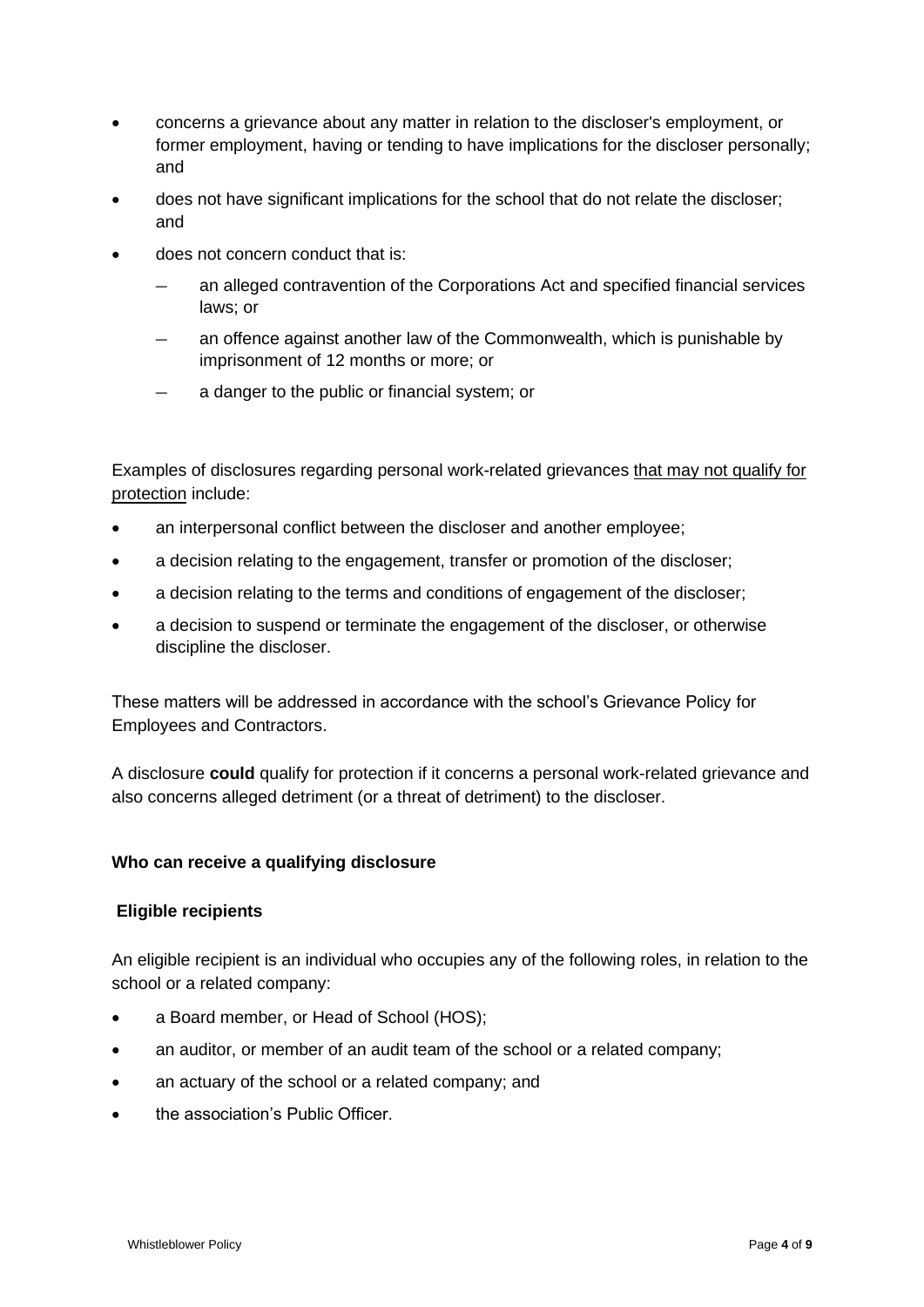### **Making a qualifying disclosure**

An eligible whistleblower is encouraged to make a disclosure in writing to the HOS, via email at [carolb@blacktownyouthcollege.nsw.edu.au.](mailto:carolb@blacktownyouthcollege.nsw.edu.au)

If it is not appropriate for the disclosure to be made to the HOS**,** the eligible whistleblower is encouraged to make the disclosure, in writing, to the President of the Board.

Private and Confidential Attention: President Blacktown Youth College PO Box 93, Plumpton NSW 2761

Where a disclosure is made to an eligible recipient who is not the HOS, then subject to the confidentiality protections set out at *Confidentiality and Records* below, the substance of the disclosure will generally be passed onto the HOS and dealt with in accordance with procedures set out at *Investigating a Qualifying Disclosure*.

### **External disclosures**

Disclosures may also qualify for protection if they are made to ASIC, APRA or a prescribed Commonwealth authority, or if an eligible whistleblower makes a disclosure to a legal practitioner to obtain advice about the operation of the whistleblower provisions.

#### **Public interest disclosures**

An eligible whistleblower can disclose to a member of Parliament or a journalist only if the information has been previously disclosed to ASIC, APRA or a prescribed Commonwealth authority, and:

90 days has passed since the time of the first disclosure; and

the eligible whistleblower does not have reasonable grounds to believe action is being, or has been, taken to address the information in the disclosure; and

- the eligible whistleblower has reasonable grounds to believe that making a further disclosure of the information would be in the public interest; and
- the eligible whistleblower informs the original recipient they intend to make a public interest disclosure; and
- the extent of information disclosed is no greater than necessary to inform the recipient of the disclosable matter.

#### **Emergency disclosures**

An eligible whistleblower can disclose to a member of Parliament or a journalist only if the information has been previously disclosed to ASIC, APRA or a prescribed Commonwealth authority, and :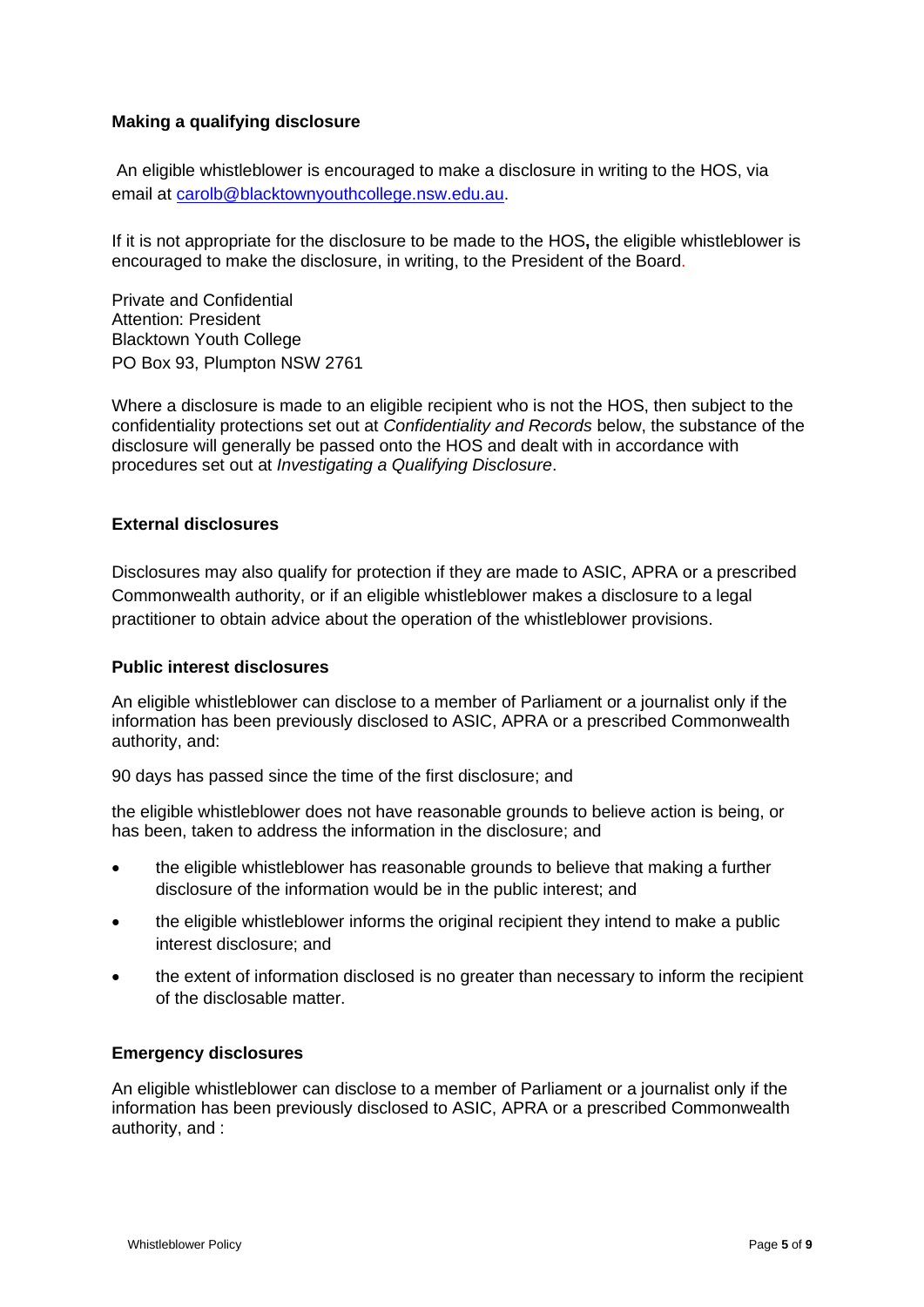- the eligible whistleblower has reasonable grounds to believe that the information concerns a substantial and imminent danger to the health or safety of one or more persons or to the natural environment; and
- the eligible whistleblower informs the original recipient they intend to make an emergency disclosure; and
- the disclosure of information is no greater than necessary to inform the recipient of the substantial and imminent danger.

Eligible whistleblowers who make a 'public interest disclosure' or an 'emergency disclosure' also qualify for protection.

## **Investigating a Qualifying Disclosure**

### **Receiving a Disclosure**

Upon receiving a disclosure, the recipient (generally the HOS or President of the Board) will

- assess the disclosure to determine whether it qualifies for protection under the *Corporations Act* and is to be managed in accordance with this policy (qualifying disclosure) or
- the disclosure concerns matters that should be managed in accordance with related policies (see section 1.2).
- provide a written acknowledgement .

## **Investigating a Qualifying Disclosure**

How the school investigates a qualifying disclosure will depend on the nature of the disclosure.

An investigation will generally involve the making of inquiries or collection of evidence for the purpose of assessing the disclosure made by the whistleblower.

External professionals may be engaged to assist or conduct the investigation process.

In instances where the school reports the allegations within the disclosure to a third party, such as NSW Police, Australian Federal Police or Australian Securities and Investments Commission (ASIC), the investigation procedures of the relevant third party will generally take precedence.

The timing of an investigation will depend on the circumstances of the matter and whether the school is the primary investigator of the disclosure.

Employees about whom disclosures are made will generally be given an opportunity to respond to the relevant allegations made in the qualifying disclosure.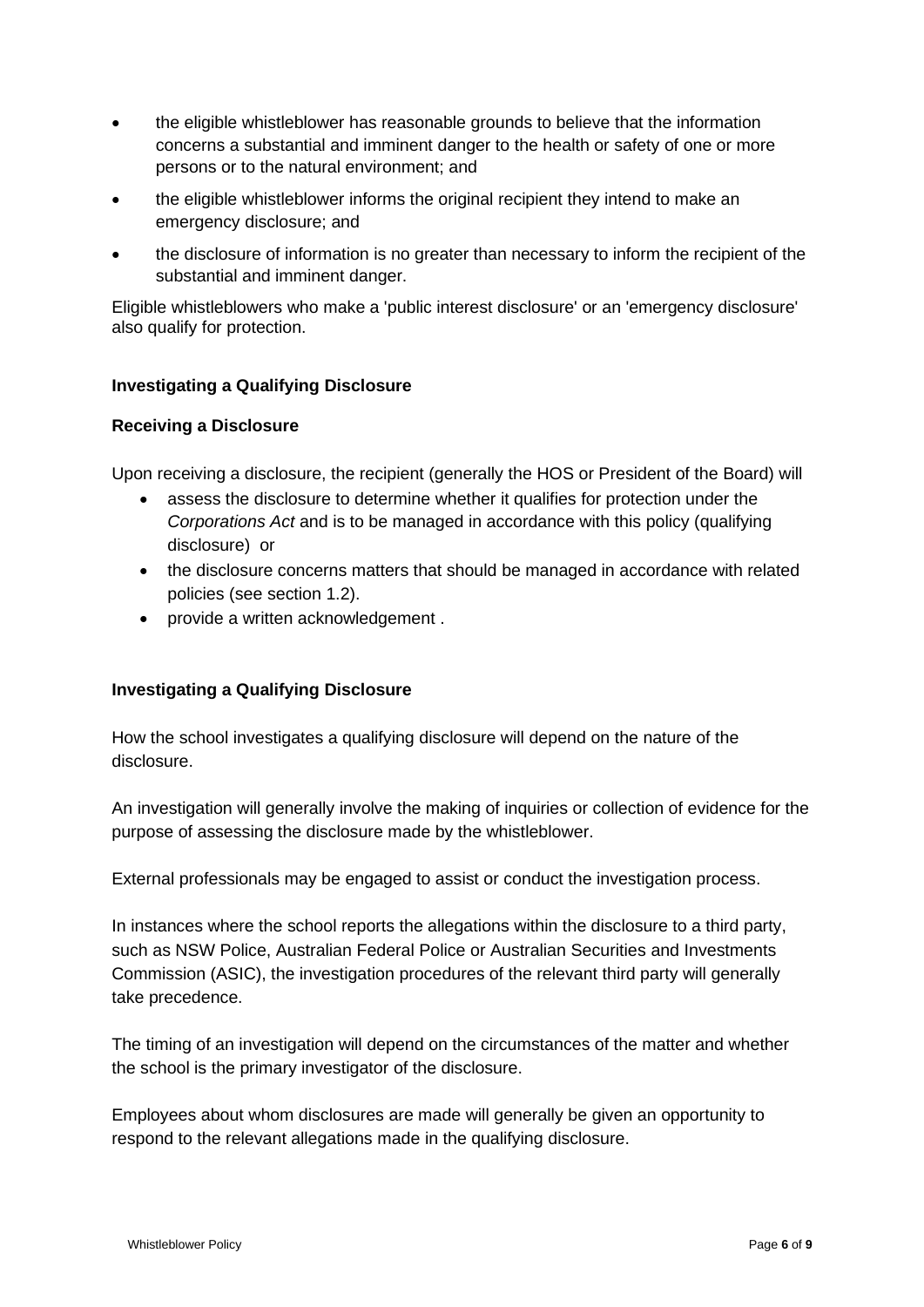An eligible whistleblower and the relevant parties that the disclosure is about may choose to have an appropriate support person present at any meeting with representatives of the school.

## **Confidentiality and Records**

Under the Corporations Act, the **identity of the discloser** of a qualifying disclosure and information which is likely to lead to the identification of the discloser **must be kept confidential.** 

#### Exceptions to this are :

disclosures to ASIC, the Australian Federal Police, a legal practitioner for the purpose of obtaining advice about the application of the whistleblower protections or made with the consent of the discloser.

The discloser's identity and information which is likely to lead to the identification of the discloser can also be provided to any Commonwealth or State authority for the purpose of assisting the authority in the performance of its functions or duties. This could include NSW Police, the NSW Ombudsman, NSW Education Standards Authority or the NSW Department of Education.

It is also permissible to disclose information which could lead to the identification of the discloser if the disclosure is reasonably necessary for the purpose of investigating the matter, if all reasonable steps are taken to reduce the risk that the discloser will be identified as a result of the information being disclosed.

Breach of these confidentiality protections regarding the discloser's identity and information likely to lead to the identification of the discloser is a criminal offence and may be the subject of criminal, civil and disciplinary proceedings.

Confidentiality must be observed in relation to handling and storing records.

### **Whistleblower Protections**

Eligible whistleblowers making a qualifying disclosure are protected by the requirement that their identity, and information that may lead to their identification, should be kept confidential, subject to relevant exceptions as set out in section 7 above.

Eligible whistleblowers making a qualifying disclosure cannot be subject to any civil, criminal or administrative liability (including disciplinary action) for making the disclosure. No contractual or other remedy or right may be enforced or exercised against the person on the basis of the disclosure.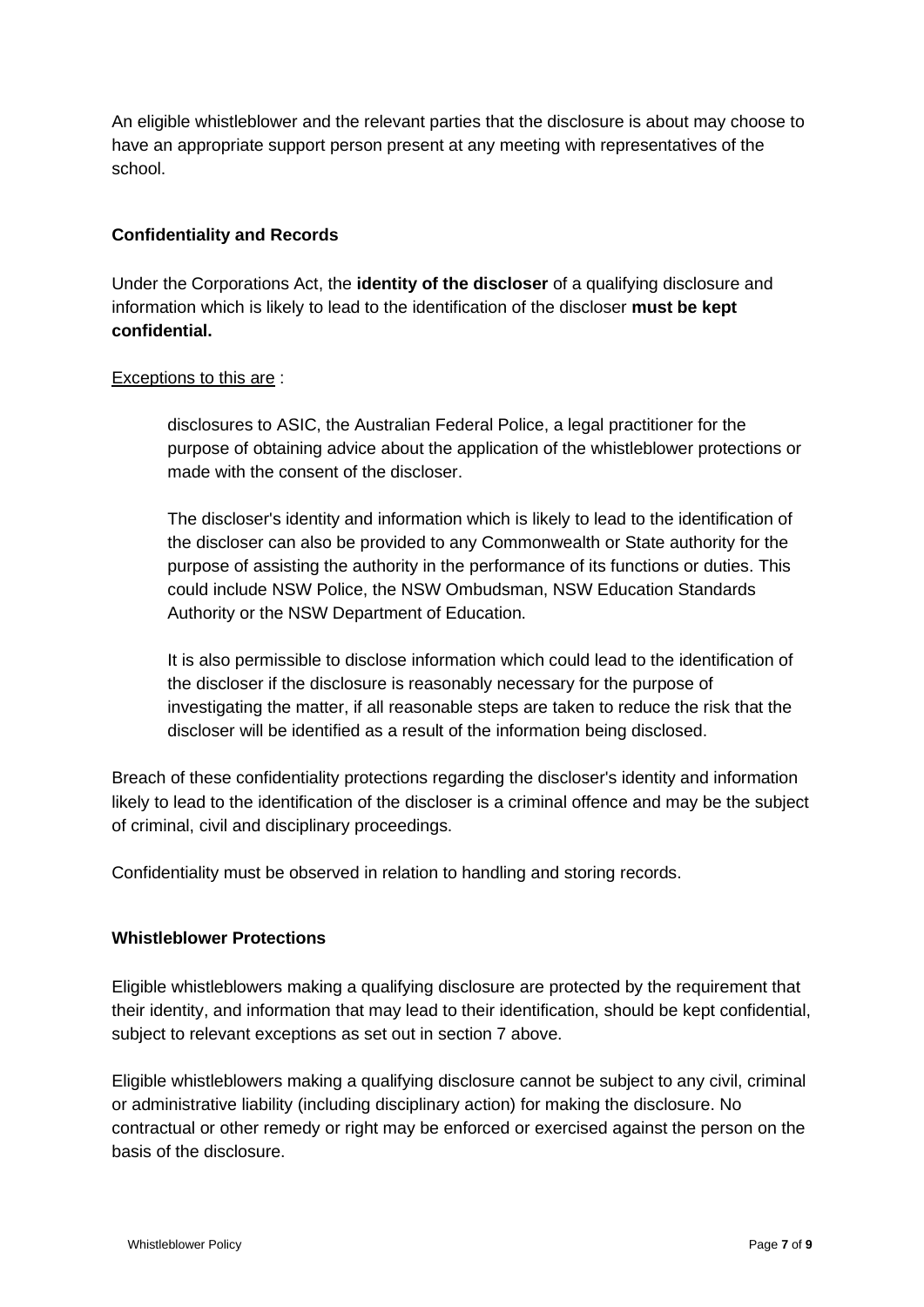Whistleblowers who make some types of qualifying disclosures (generally external to the school) are also provided immunities to ensure that information they disclose is not admissible in evidence against them in criminal proceedings or in proceedings for the imposition of a penalty, other than proceedings in respect of the falsity of the information.

These immunities do not prevent an eligible whistleblower being subject to criminal, civil or other liability for conduct that is revealed by the whistleblower, only that the information the person has disclosed is not admissible in certain proceedings against them.

Eligible whistleblowers are also protected from victimisation - suffering any detriment by reason of the qualifying disclosure. It is unlawful for a person to engage in conduct against another person that causes, or will cause detriment, where the person believes or suspects that the other person or a third person made, may have made, proposes to make or could make a qualifying disclosure.

Threats of detriment are also unlawful.

Detriment has a very broad meaning and includes dismissal of an employee, injuring an employee in their employment, alteration of an employee's position or duties to their disadvantage; discrimination between an employee and other employees; victimisation of a dependent of the discloser, harassment or intimidation of a person or harm or injury to a person, including psychological harassment; damage to a person's property, reputation or business or financial position.

Remedies for being subjected to detriment could include:

- compensation
- injunctions and apologies
- reinstatement of a person whose employment is terminated
- exemplary damages

Schools and individuals may face significant civil and criminal penalties for failing to comply with confidentiality and detrimental conduct provisions.

If an eligible whistleblower believes they are being subjected to a detriment or a threat of detriment, this should immediately be reported in writing to the HOS, via email at [carolb@blacktownyouthcollege.nsw.edu.au.](mailto:carolb@blacktownyouthcollege.nsw.edu.au)

If it is not appropriate for the report to be made to the HOS**,** the eligible whistleblower should report the matter, in writing, to the President of the Board:

Private and Confidential Attention: President of the Board Blacktown Youth College PO Box 93, Plumpton NSW 2761